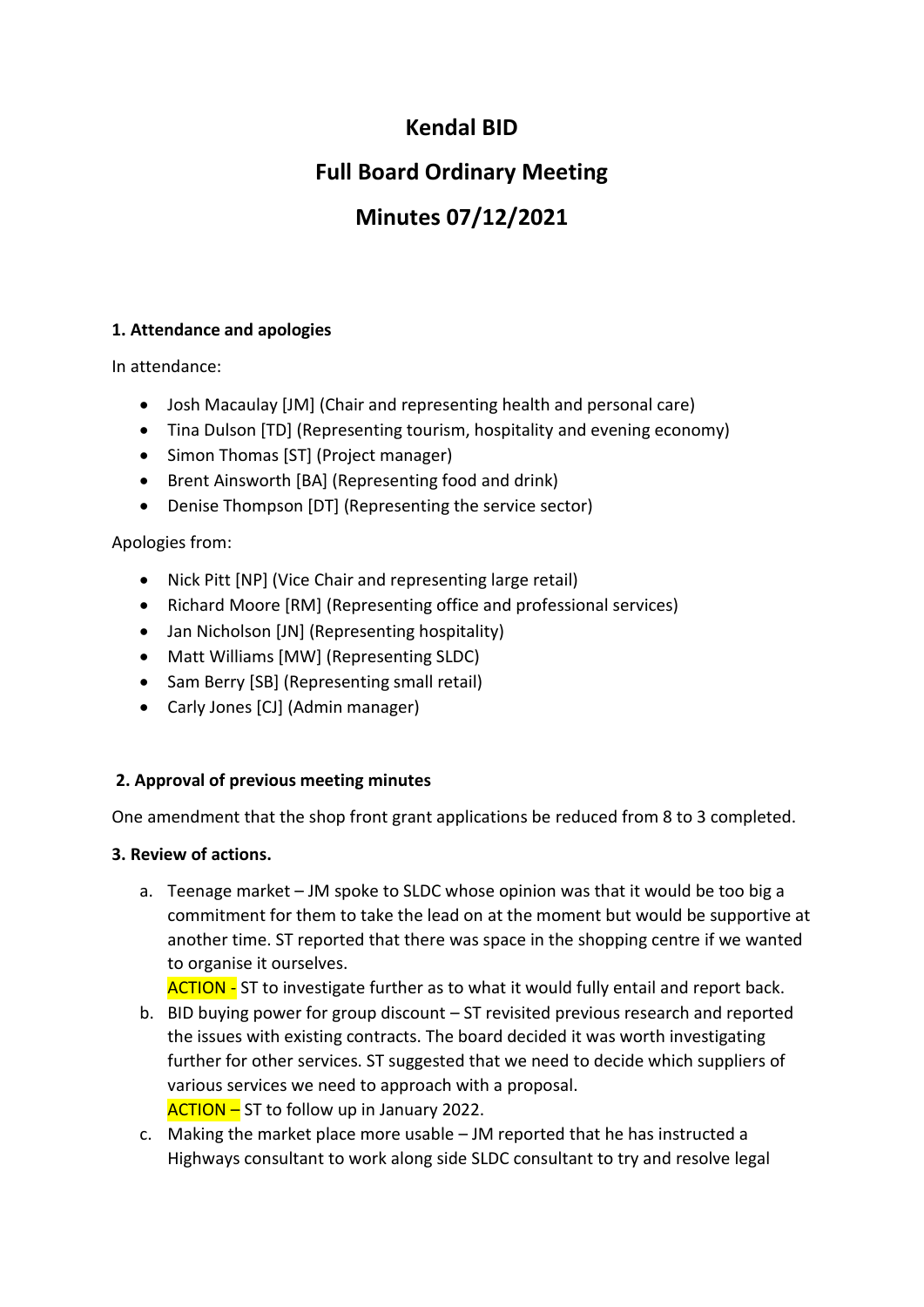issues with CCC. JM reported that Kendal Futures had discovered several precedents of Highway declassification which could be cited (ongoing)

d. Pop up shop options- JM reported that MW had informed him that SLDC had no empty properties available for pop up shops at the moment (ongoing) **ACTION -** ST to contact the shopping centre and the yards to see if there are any shops available.

#### **4. Review of current projects**

- a. Town trails The board decided that it was too late in the year to do a town trail and that trails should be routed through the DSCVR app rather than printed maps. It was suggested that Kendal college be approached for potential artwork for the next trail.
- b. Parking Perx ST reported that he had not yet received the figures from PP **ACTION - ST to chase and obtain information on Businesses, sign ups and downloads** of the app.
- c. BID website ongoing content for the website is being composed. DT reported that she had obtained the relevant contact details for Kendal college to commission some "Kendal live" video content for website and social media. JM suggested having a page on the BID website for tenders to provide services to Kendal BID.
- d. Festivals ST reported receipt of an application from Kendal whisky festival for £1000 to assist with costs of hiring the Town Hall. JM proposed that they be given a grant of £1000 subject to a fully completed proposal detailing contributions from other sources. Seconded by BA and passed unanimously. ST reported receipt of an initial enquiry from the proposed Kendal Cycle Festival, the board requested further information.

ACTION – ST to request information.

The board decided to revisit the vegan market project with a view to holding one in Spring 2022.

ST reported that he had met with the LICAF team to discuss their move to Bowness in 2022. They were keen to continue links with Kendal and BID and would host events and exhibitions in Kendal as well as promoting it as a place to stay for artists and visitors. The board decided to investigate opportunities to continue the relationship.

- e. Aesthetics JM reported that SLDC were keen to be involved with next round of shop front grants and offered the services of their conservation planning officer to assist applicants. They also offered to match fund our grants for future applicants.
- f. Coach initiative JN not present (ongoing)
- g. Business directory RM not present (ongoing)
- h. DSCVR app JM requested that a budget is formed and approved for potential social media boosts and general advertising to Hotels and Guest houses as well as the general public. The board approved a budget of £150 for Facebook ads for the DSCVR app.